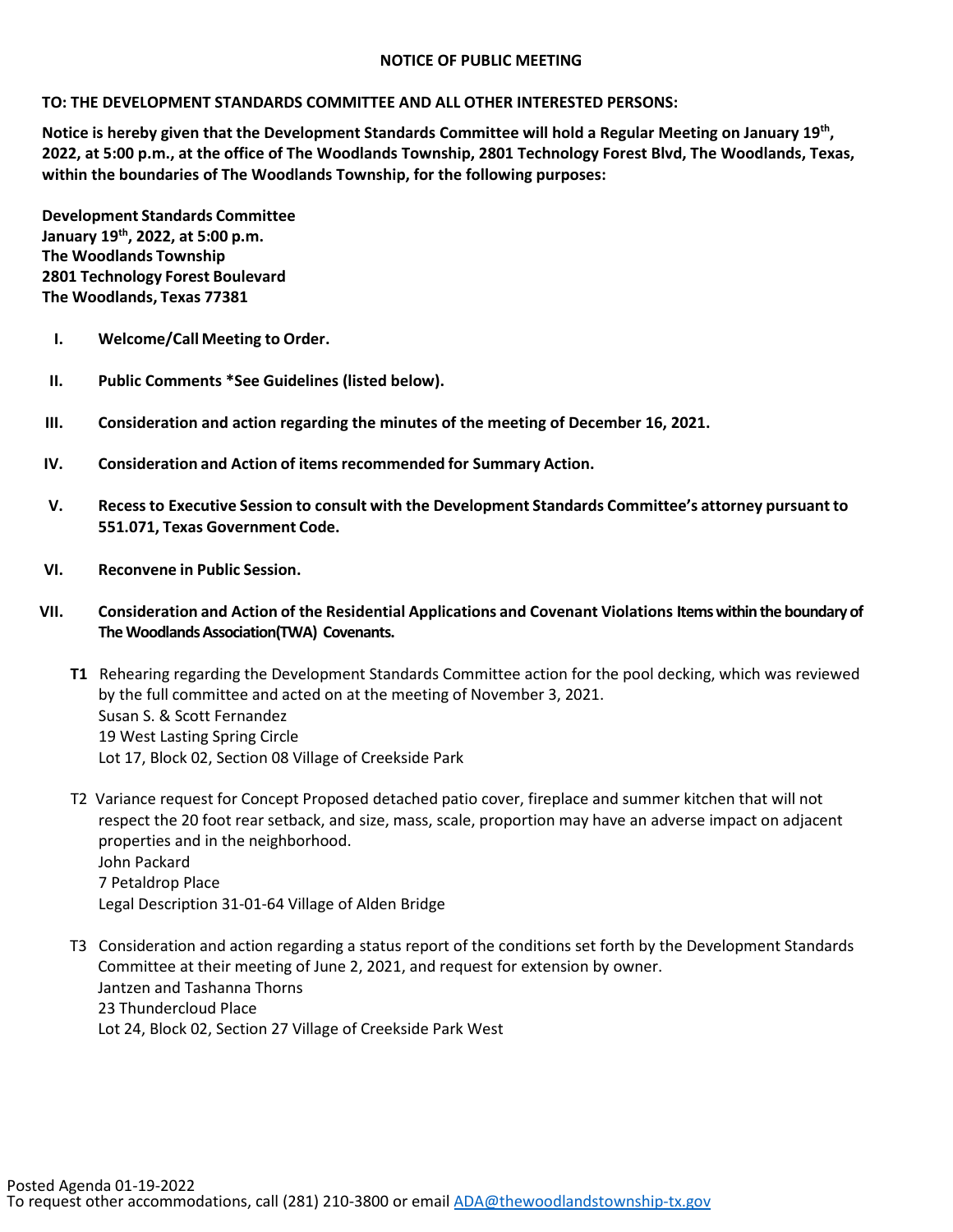## **VIII. Consideration and Action of the Commercial Items, Applications and Covenant Violations.**

- A. Consideration and action for the proposed building façade, front entrance modifications and an addition for office space. Bashir Petroleum Inc. / Shell Food Mart 2101 Buckthorne Place Lot 0880 Block 0547 Section 0006 Village of Grogan's Mill
- B. Variance request for the proposed final site and infrastructure improvements that include plantings not on the approved plant species list. 8800 Technology Forest Place LLC 4000 Research Forest Drive / 8800 Technology Forest Place Lot 0240 Block 0547 Section 0000 Village of Research Forest
- C. Consideration and action for the proposed final plans to add a parking garage. 8800 Technology Forest Place LLC 4000 Research Forest Drive / 8800 Technology Forest Place Lot 0240 Block 0547 Section 0000 Village of Research Forest
- D. Consideration and action for the proposed final plans to renovate existing Building 100. 8800 Technology Forest Place LLC 4000 Research Forest Drive / 8800 Technology Forest Place Lot 0240 Block 0547 Section 0000 Village of Research Forest
- E. Consideration and action for the proposed final central utility plant improvements. 8800 Technology Forest Place LLC 4000 Research Forest Drive / 8800 Technology Forest Place Lot 0240 Block 0547 Section 0000 Village of Research Forest
- F. Consideration and action for the proposed outdoor patio umbrellas. REG8 Sterling Ridge / Cava 6700 Woodlands Parkway, Suite 170 Lot 0200 Block 0499 Section 0000 Village of Sterling Ridge
- G. Consideration and action for proposed patio seating. 2978 Colonnade Group LP / JuicePop & More 30420 FM 2978, Suite 430 Lot 0110 Block 0458 Section 0046 Village of Sterling Ridge
- H. Consideration and action for a proposed building sign. 2978 Colonnade Group LP / JuicePop & More 30420 FM 2978, Suite 430 Lot 0110 Block 0458 Section 0046 Village of Sterling Ridge
- I. Variance request for an existing building sign that exceeds the maximum height and length allowed with a return size that does not comply with the shopping center criteria and does not contain a trademarked logo. Northex LLC / Costa Flame Grilled Chicken 9950 Woodlands Parkway, Suite 450 Lot 0300 Block 0078 Section 0046 Village of Sterling Ridge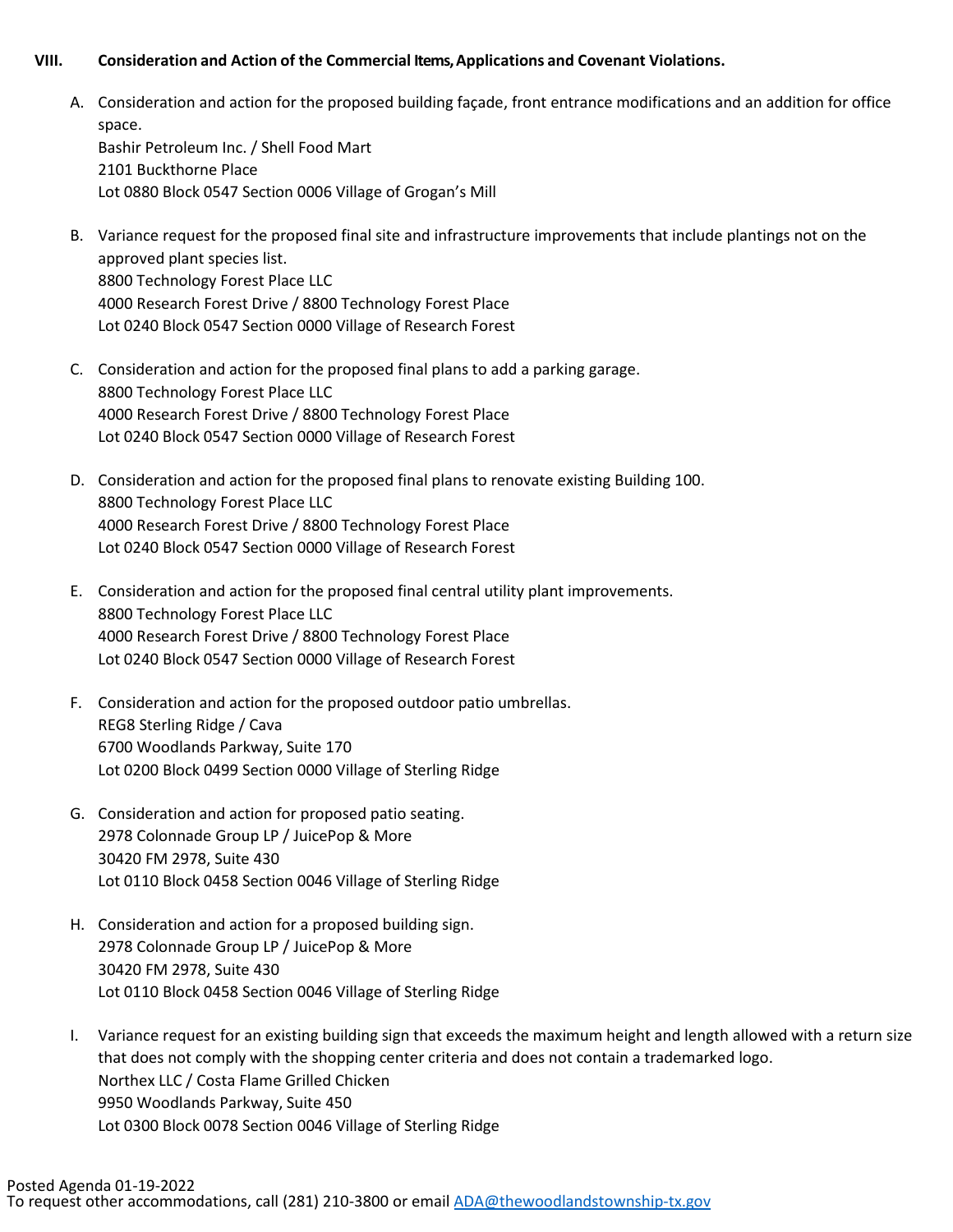- J. Consideration and action for the proposed pharmacy drive thru directional signage to be installed on the canopy. HEB Grocery Company LP 26500 Kuykendahl Road Lot 0525 Block 0509 Section 0386 Village of Creekside Park
- K. Consideration and action for the proposed forest preserve reforestation plan. US Regency Retail 1 LLC / PNC Bank 8100 Research Forest Drive Lot 0500 Block 0257 Section 0047 Village of Alden Bridge
- L. Consideration and action for the proposed storefront modifications that includes reconfiguring the entrance and renovating the storefront façade. Pinewood Retail Associates LLC / Burlington 1420 Lake Woodlands Drive Lot 1000 Block 0599 Section 0999 Village of Town Center
- M. Consideration and action for the proposed sign to be installed on the canopy of the building over the recreation center entrance. The Woodlands United Methodist Church 9201 Grogan's Mill Road Lot 0650 Block 0599 Section 0999 Village of Research Forest
- N. Consideration and Action to proceed with legal action, regarding failure to comply with the Covenants and Standards for outstanding violations on the property. AF4 Woodlands LLC / Believe.Commit.Achieve 9391 Grogan's Mill Road, Suite B5 Lot 0210 Block 0599 Section 0999 Village of Research Forest
- O. Consideration and Action to proceed with legal action, regarding failure to comply with the Covenants and Standards for outstanding violations on the property. AF4 Woodlands LLC / Market Street Framing Studio 9391 Grogan's Mill Road, Suite B3 Lot 0210 Block 0599 Section 0999 Village of Research Forest
- P. Consideration and Action to proceed with legal action, regarding failure to comply with the Covenants and Standards for outstanding violations on the property. AF4 Woodlands LLC / Rejuve Wellness 2408 Timberloch Place, Suite D7 Lot 0320 Block 0547 Section 0006 Village of Town Center
- **IX. Consideration and Action of the Residential Applications and Covenant Violations Items within the boundary of The Woodlands Community Association (WCA) Covenants.** 
	- 1. Consideration and action for the proposed new home construction. Partners In Building LP 1506 E. Red Cedar Cir. Lot 41, Block 01, Section 10, Village of Grogan's Mill
	- 2. Variance request for a proposed new home construction that will exceed the maximum living area and hard surface area allowed.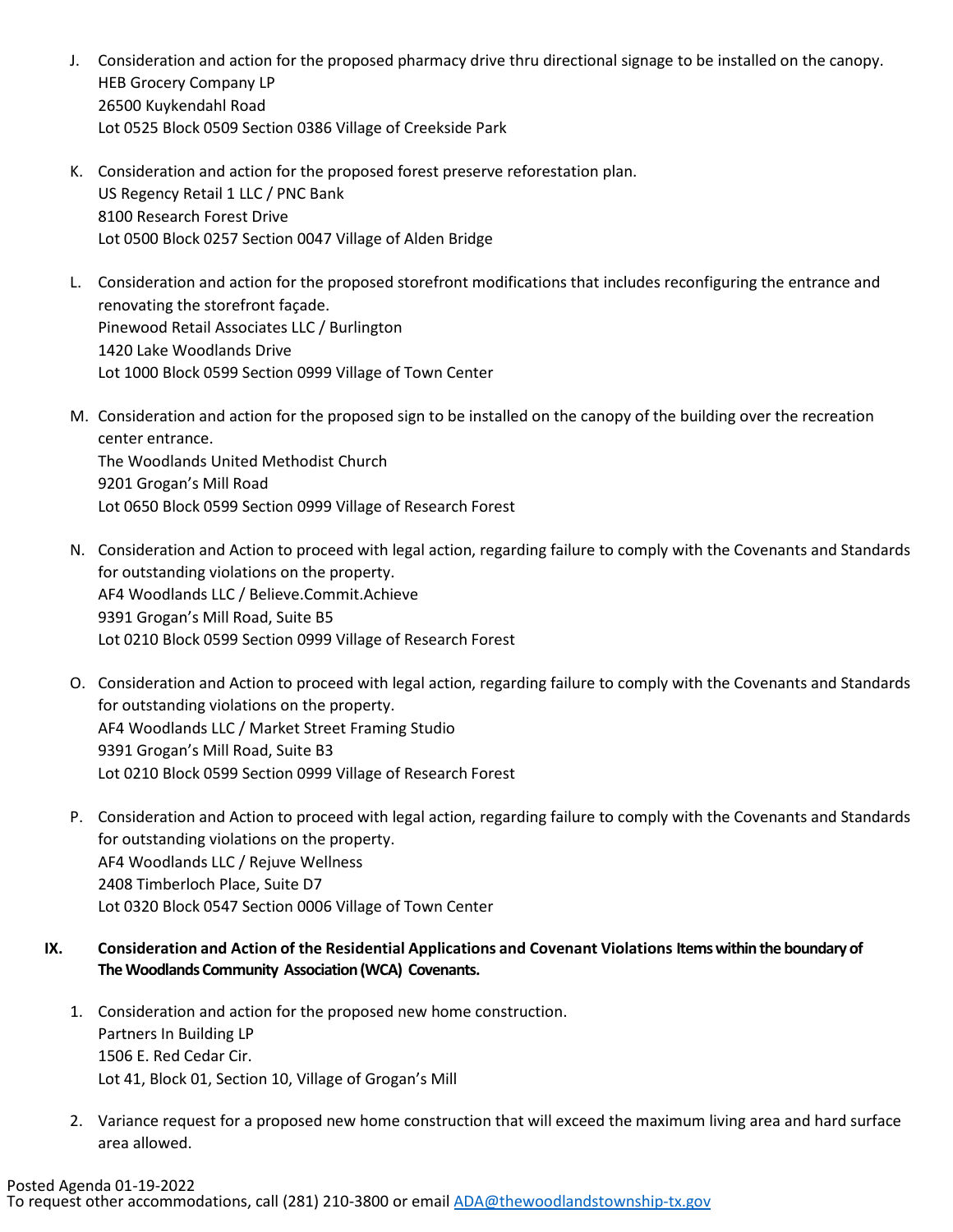Phil and Kathey Longorio 126 S. Timber Top Drive Lot 13 , Block 01, Section 15 Village of Grogan's Mill

- 3. Variance request for the proposed new pool and decking that will exceed the maximum hard surface area allowed. Phil and Kathey Longorio 126 S. Timber Top Drive Lot 13 , Block 01, Section 15 Village of Grogan's Mill
- 4. Variance request for a proposed room addition that would encroach into the seven foot side setback. Jorge Raul Morales 18 Wakerobin Ct. Lot 74, Block 02, Section 20, Village of Grogan's Mill
- 5. Variance request for the proposed attached patio cover that would encroach into the eight foot side setback line and exceed the maximum hard surface area allowed. John Van Horn 242 Split Rock Road Lot 20, Block 02, Section 32 Village of Panther Creek
- 6. Variance request for the proposed pool that would exceed the maximum hard surface area allowed. John Van Horn 242 Split Rock Road Lot 20, Block 02, Section 32 Village of Panther Creek
- 7. Variance request for a firepit that would exceed the maximum hard surface area allowed. John Van Horn 242 Split Rock Road Lot 20, Block 02, Section 32 Village of Panther Creek
- 8. Variance request for an existing playhouse that encroaches into the ten foot rear and five foot side yard easements, may contain more than 120 square feet of non-elevated floored area, and was found to cause and impact to neighboring properties when acted upon by the Residential Design Review Committee. Reef Merhi 139 Wind Ridge Circle Lot 05, Block 02, Section 30 Village of Cochran's Crossing
- 9. Variance request for conceptually proposed patio cover with fireplace that would encroach into the twenty five foot rear setback. Kevin Crosby 18 Herald Oak Court Lot 83, Block 01, Section 35 Village of Panther Creek
- 10. Variance request for the existing pool equipment that was not constructed in accordance with the previously approved permit and impacts the neighboring property at 86 N Windsail Place Richard & Jennifer Borstmayer 82 North Windsail Place Lot 28, Block 01, Section 33 Village of Panther Creek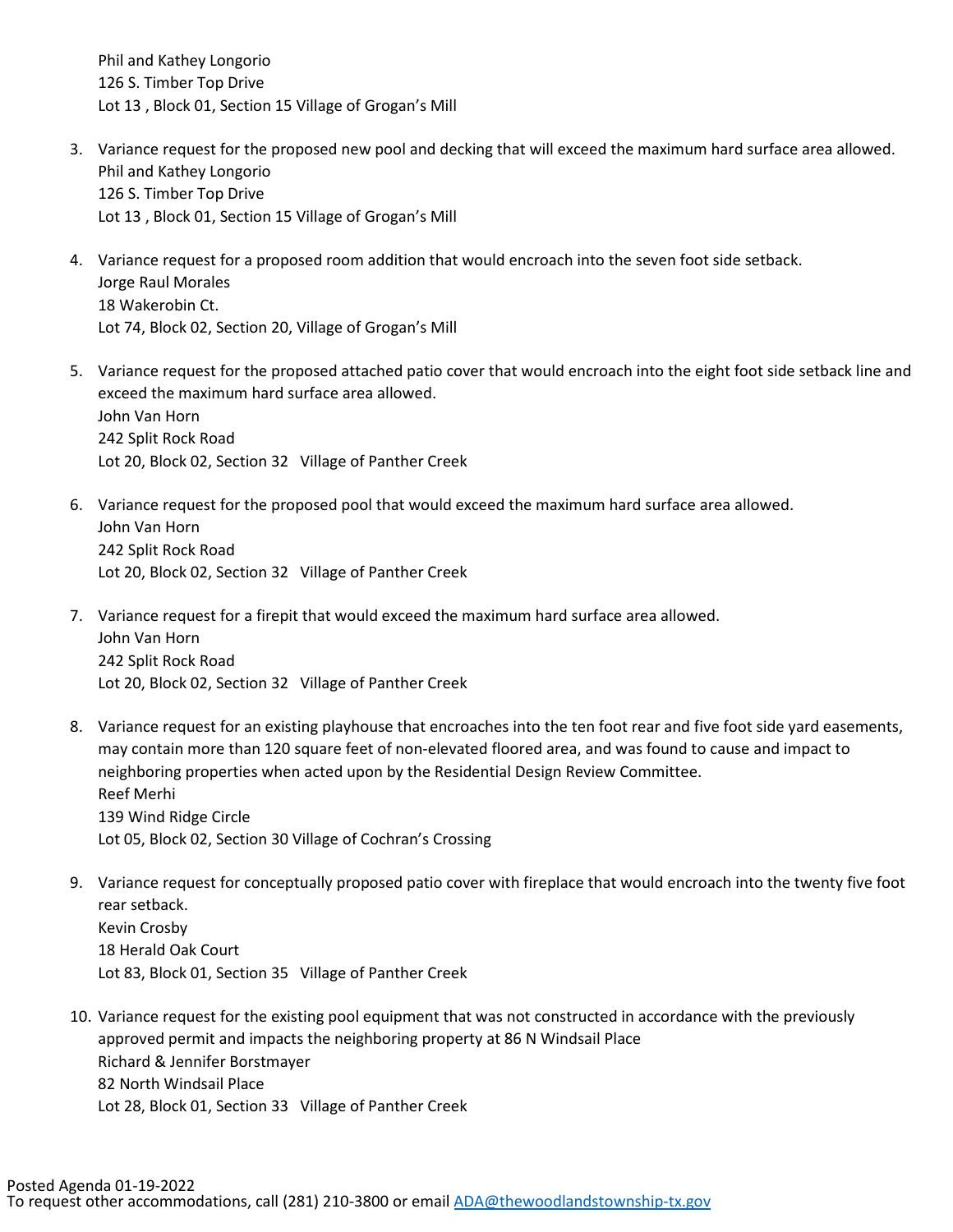- 11. Variance request for the existing fence that was built with the construction side facing outward from the lot and visible to an adjacent street. Ethan Boor 2 Cokeberry St. Lot 01, Block 02, Section 22, Village of Grogan's Mill
- 12. Variance request for the proposed pool and related pool deck that cause the lot to exceed the maximum hard surface area allowed. Bradley Schard

9 Box Turtle Lane Lot 32, Block 01, Section 32, Village of Grogan's Mill

- 13. Consideration and action regarding a house demolition that includes the removal of two trees. Chris Gunnel 5 Golden Shadow Circle Lot 14, Block 04, Section 04 Village of Cochran's Crossing
- 14. Variance request for proposed room addition that would encroach into the twenty five foot rear setback. Andres Eduardo Chapellin 234 Split Rock Road Lot 18, Block 02, Section 32 Village of Panther Creek
- 15. Variance request for the conceptually proposed patio cover that encroaches the forty foot rear setback. John Condon 83 North Windsail Place Lot 19, Block 01, Section 33 Village of Panther Creek
- 16. Variance request for the proposed garage conversion that would exceed the maximum living area allowed and would encroach into the forty foot rear dwelling setback. Nathan Vogt 19 Treasure Cove Drive Lot 37, Block 01, Section 24 Village of Panther Creek
- 17. Variance request for the proposed Home Office Studio that includes plans which are not sealed by a structural engineer and has a window AC unit that would be installed higher than six feet above natural grade Curtis Linehan 12 Wind Trace Court Lot 27, Block 02, Section 18 Village of Panther Creek
- 18. Variance request for the proposed patio cover with related summer kitchen that will encroach into the ten foot side setback. Lynette Shearer 19 Wild Ginger Ct. Lot 10, Block 01, Section 27, Village of Grogan's Mill
- 19. Consideration and action regarding a Short-Term Rental application Daniel and Sandra Steward 76 Lakeridge Drive Lot 15, Block 01, Section 03, Village of Cochran's Crossing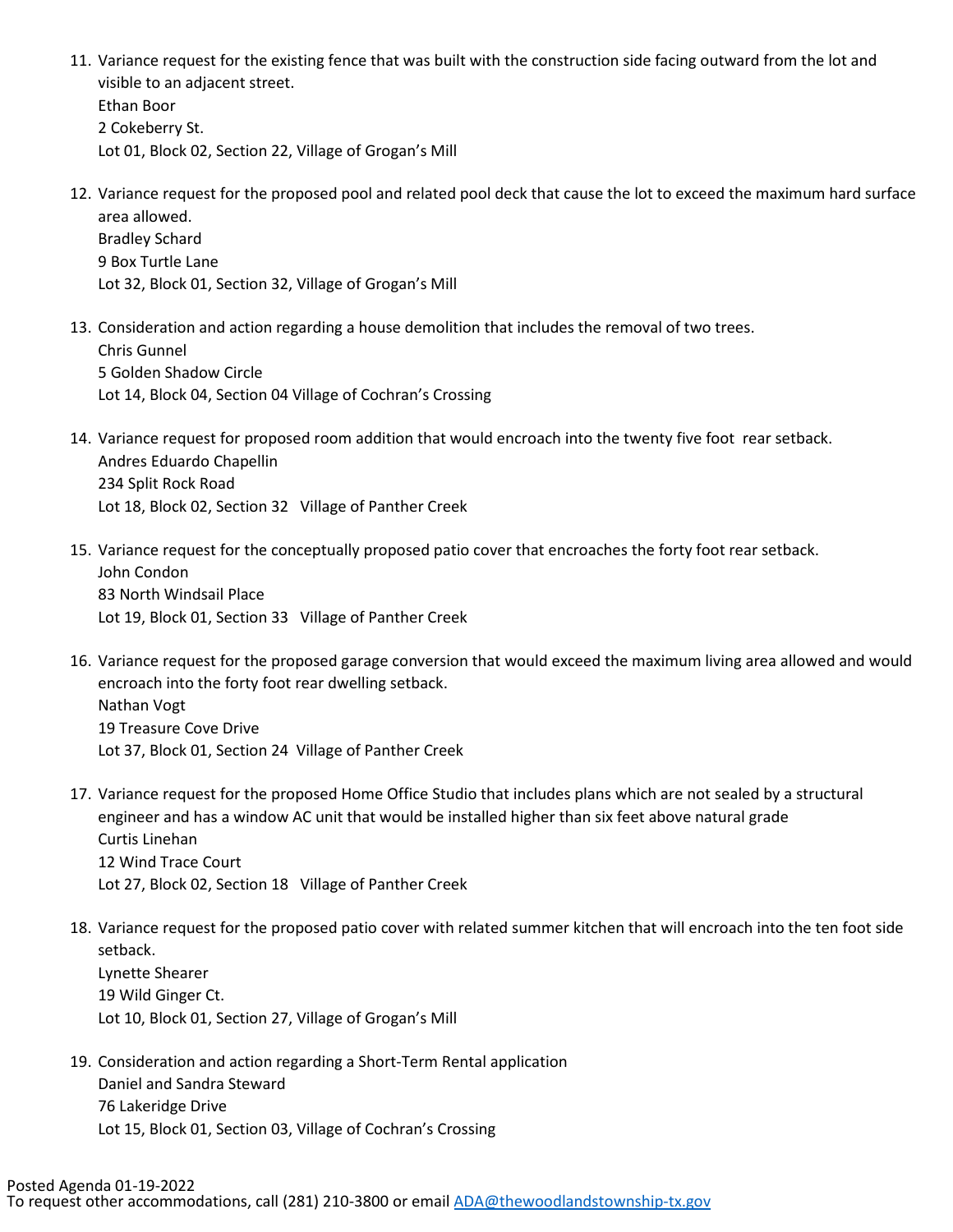- 20. Consideration and action regarding a Short-Term Rental renewal application Stephen and Mira Dessy 10812 W. Timberwagon Circle Lot 24, Block 08, Section 06, Village of Grogan's Mill
- 21. Variance request to appeal the Township staff conditions of approval to plant vegetation immediately adjacent to the room addition to soften and screen the view from the neighboring property Phil Michelson 18 Hidden View Pl Lot 63, Block 01, Section 17 Village of Cochran's Crossing
- 22. Variance request for an existing seven foot tall rear fence that exceeds the maximum height allowed. Paul & Diana Juenger 2 E Palmer Bend Lot 18, Block 02, Section 54 Village of Cochran's Crossing
- 23. Variance request for an existing seven foot tall fence that exceeds maximum height allowed. Allan & Mary Boase 95 Palmer Bend Court Lot 06, Block 01, Section 54 Village of Cochran's Crossing
- 24. Variance request for an existing fence stained light gray, which is not an approved fence color. Marlene Madincea 6 Long Lake Place Lot 30, Block 01, Section 24 Village of Cochran's Crossing
- 25. Consideration and Action to proceed with legal action, regarding failure to comply with the Covenants and Standards for outstanding violations on the property. A Roger Craig 3 Cherry Bossom Place Lot 01, Block 01, Section 29 Village of Cochran's Crossing
- 26. Consideration and Action to proceed with legal action, regarding failure to comply with the Covenants and Standards for outstanding violations on the property. Lori Spilde 16 Thrush Grove Place Lot 38, Block 06, Section 01 Village of Cochran's Crossing
- 27. Consideration and Action to proceed with legal action, regarding failure to comply with the Covenants and Standards for outstanding violations on the property. Colin Collier 74 E. Mistybreeze Circle Lot 19, Block 06, Section 01 Village of Cochran's Crossing
- 28. Consideration and Action to proceed with legal action, regarding failure to comply with the Covenants and Standards for outstanding violations on the property. Gregory Bernard Godfrin 30 Duskwood Place